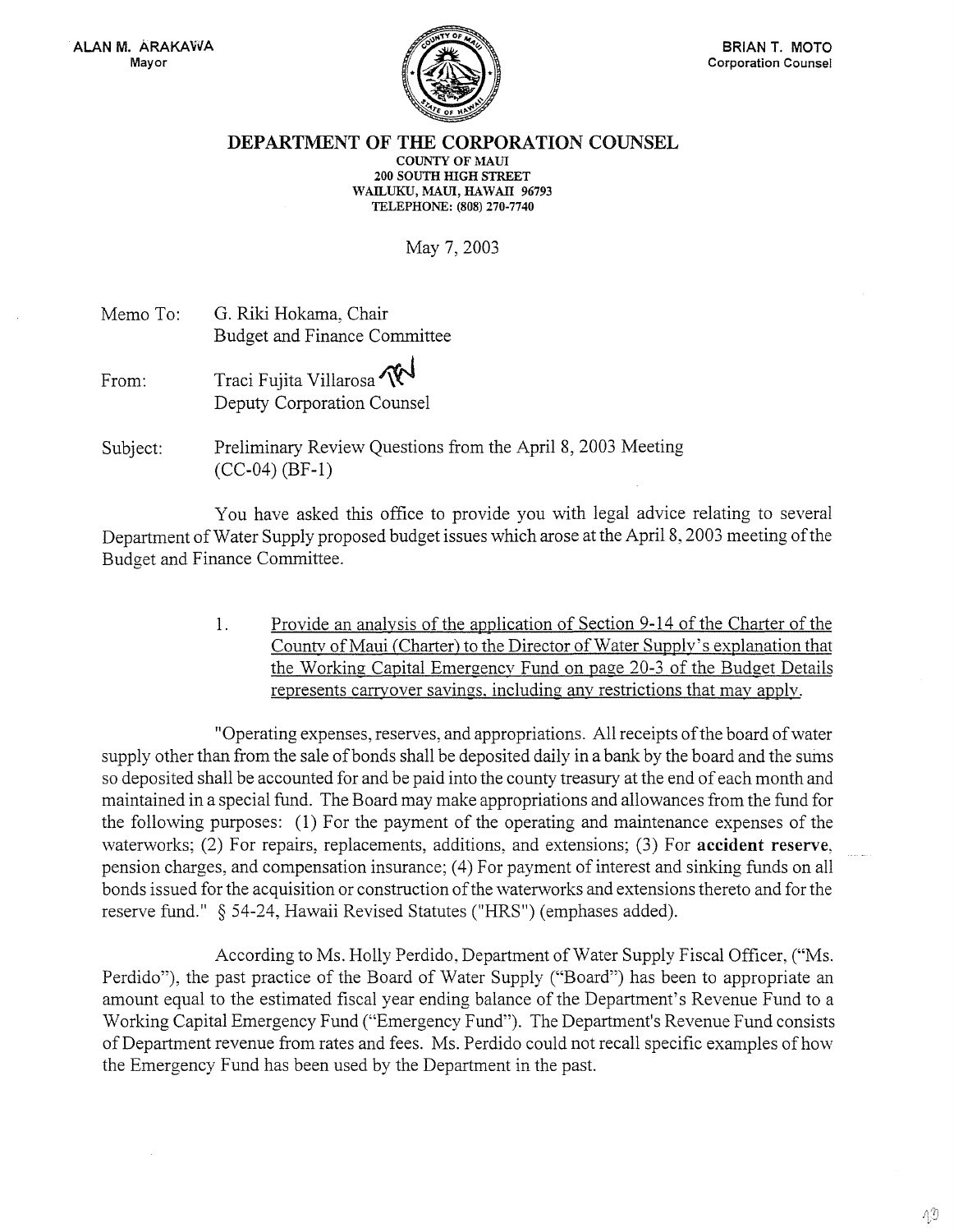Hawaii case law has established that county charter provisions pertaining to the Department and relating solely to the county's executive and administrative structure and organization supersede all state laws in conflict therewith. Hawaii Government Emplovees' Association ("HGEA") v. County of Maui, 59 Haw. 65, 576 P.2d 1029 (1978). Although § 50-15, HRS, expressly reserves to the state legislature the power to enact all laws of general application throughout the State on matters of statewide concern and interest, the Court in HGEA v. County of Maui held that the administration of waterworks ceased to be matters of statewide concern and became matters of local concern when the legislature delegated administration of waterworks to the counties. Id. at 79,576 P.2d at 1038.

Pursuant to the Revised Charter of the County of Maui (1983), as amended, (2003) Edition), ("Charter") the Department was brought under the management and oversight of the Mayor and County Council. The new Charter provisions relating to the Department's structure and organization supersede all state laws in conflict with such Charter provisions. Prior to December 5,2002 the Department was authorized to establish the Emergency Fund pursuant to § 54-24, HRS; however, as of December 5, 2002 (the effective date of the Charter amendments relating to the Department), Article 9, Financial Procedures, of the Charter, which permits any surplus and reserves to be transferred to an emergency fund, applies to the Department.

Surplus and Reserves. Any unappropriated surplus and any unencumbered balances of any appropriations in any fund at the end of any fiscal year shall be available for appropriation for the succeeding fiscal year or years. Allor a portion of the surplus may be transferred to any emergency fund or to a capital improvement reserve fund by ordinance. The funds in an emergency reserve fund may be used to meet any emergency. Funds transferred to a capital improvement reserve fund shall be expended only for the specific improvements designated, provided that the purposes for which such capital improvement reserve fund may be expended may be amended by ordinance passed upon a vote of not less than seven members of the council. No amounts transferred into an emergency reserve fund or a capital improvement reserve fund shall be deducted from amounts to be raised by taxes for ensuing years. § 9-14 of the Charter.

Therefore, the balance remaining in the Department's Revenue Fund from fiscal year 2003 may be appropriated to an Emergency Reserve Fund ("Emergency Reserve Fund") for the fiscal year 2004 Budget Ordinance pursuant to § 9-14 of the Charter. The funds in such Emergency Reserve Fund could then be used by the Department to meet any emergency. Any unencumbered funds remaining in the Emergency Reserve Fund at the end of fiscal year 2004 would lapse.<sup>1</sup> Of course, such funds could again be appropriated to an Emergency Reserve Fund in the fiscal year 2005 Budget Ordinance.

<sup>1</sup>Charter  $\S$  9-11.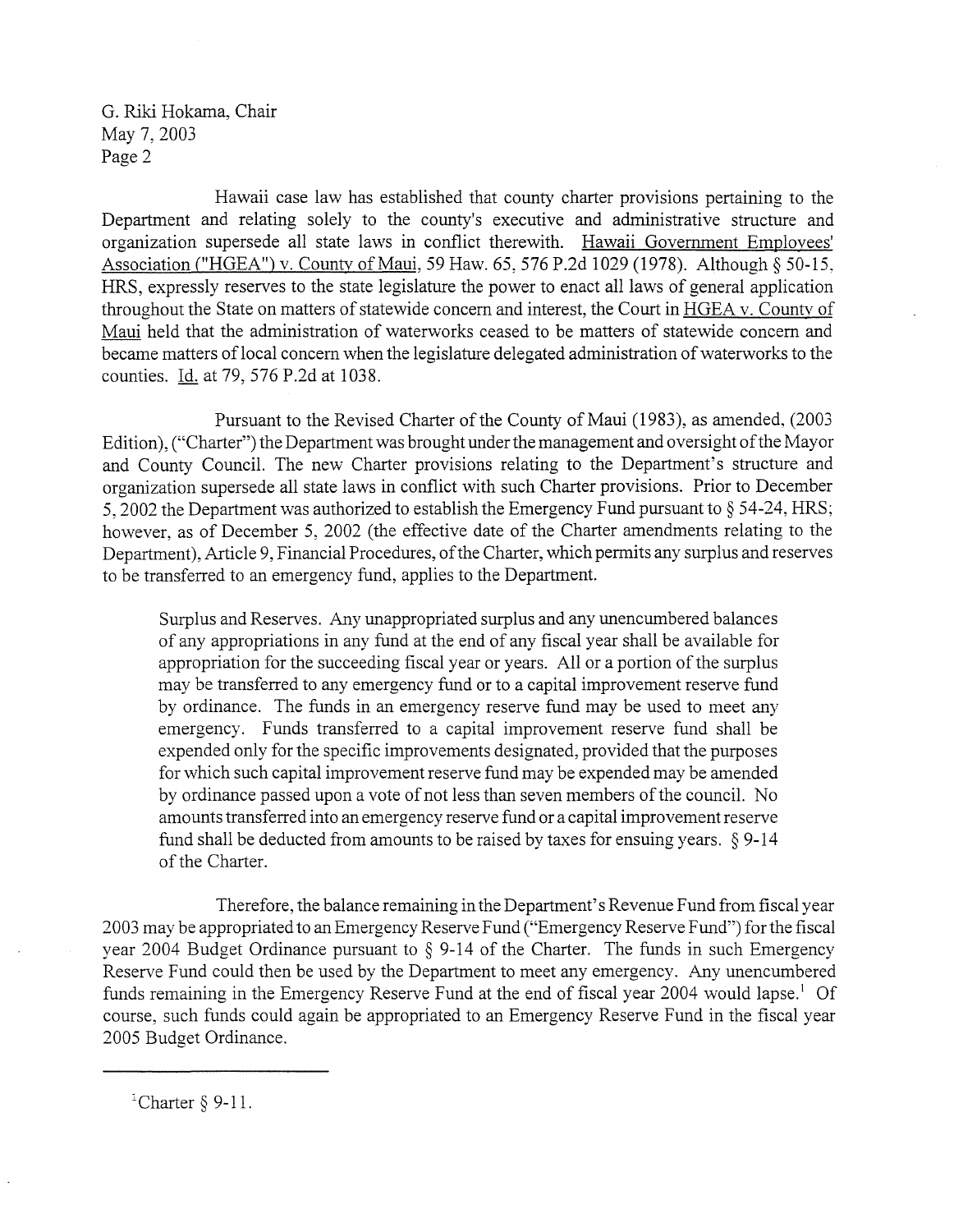## 2. Provide an analvsis of how the 15 percent capital reserve relates to Section 9-14 of the Charter, including any restrictions that may apply.

The Department established the ClP Replacement Fund pursuant to § 54-21, Hawaii Revised Statutes ("HRS").

Reserve fund. The board of water supply may provide for the accumulation of a fund for the purpose of financing major replacements, or extensions and additions, the average estimated annual increment to which, for a period of ten years, shall not exceed fifteen per cent of the gross revenue of the board in any fiscal year. § 54-21, HRS.

As stated above, chapter 54, HRS, no longer applies to the Department to the extent that it conflicts with the Charter's provisions relating to Department structure and organization. As of December 5, 2002 the provisions of Article 9, Financial Procedures, of the Charter now apply to the Department.  $\S$  9-14 of the Charter permits the appropriation of all or a portion of any unappropriated surplus and any unencumbered balances to any capital improvement reserve fund ("Cl Reserve Fund") by ordinance. However, specific improvement projects must be identified and expenditures from the Cl Reserve Fund are limited to such designated improvements.

Therefore, any unappropriated surplus and any unencumbered balances remaining in any Department funds at the end of fiscal year 2003 are available for appropriation to a Cl Reserve Fund for fiscal year 2004. However, the Department must designate specific improvement projects to be funded by the Cl Reserve Fund. Because the Department has historically set aside these funds for major infrastructure projects, the Department should be able to identify improvements.

## 3. Provide an analvsis of possible liability issues related to vehicle inspections being performed in-house by County mechanics.

§286-27, HRS, sets forth the requirements to obtain a permit to operate a vehicle safety inspection station:

"Permits to operate official inspection stations. (a) The department of transportation, referred to in this section and sections 286-28 and 286-29 as "the department", shall be responsible for issuing permits for and furnishing instructions and all forms to official inspection stations. The stations shall operate in the manner directed by the department pursuant to standards established by the director of transportation. (b) Application for an official inspection permit shall be made upon an official form and shall be granted only when the department is satisfied that the station is equipped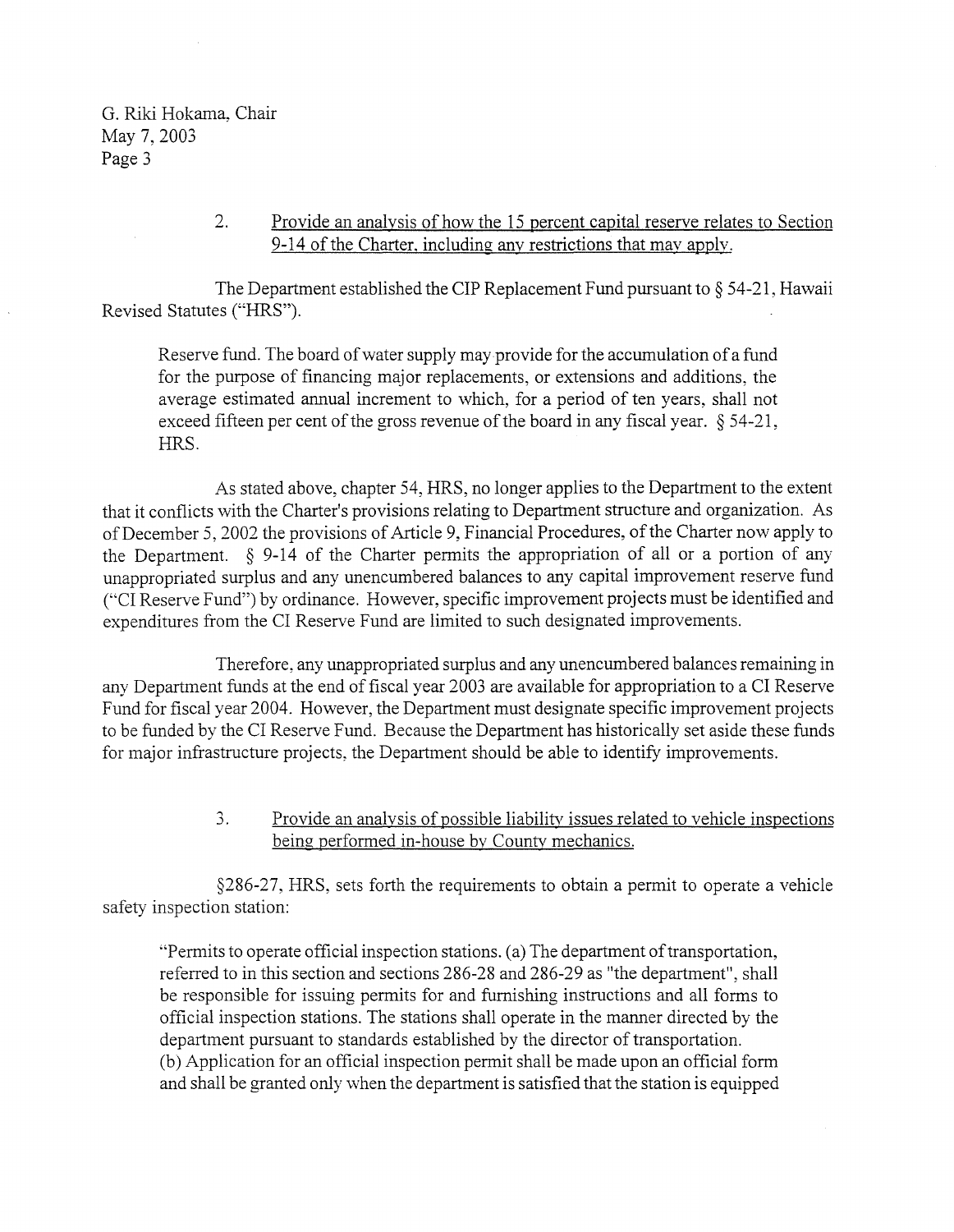> properly and has competent personnel to make the required inspections. Before issuing a permit, the department shall require the applicant to file proof that the applicant has, in effect, a liability insurance policy, issued to the applicant by an insurance company authorized to do business in the State, insuring against the liability of the applicant and any of the applicant's employees in minimum amounts as follows: comprehensive public liability insurance in the amount of\$1 0,000 for one person and \$20,000 for one accident and comprehensive property damage insurance of\$5,000; provided that the director of transportation by rules may establish higher limits; provided that the proof of insurance need not be filed by an applicant who shall inspect only vehicles owned by the applicant; and provided further that the proof of insurance need not be filed by instrumentalities of the United States.

> (c) Official inspection stations in this State shall be exempt from liability arising from the destruction of property or injury to persons caused by special interest vehicles; provided that the official inspection station:

(1) Meets the requirements of subsection (b); and

(2) Exercises due diligence in inspecting special interest vehicles in accordance with applicable standards for motor vehicle and equipment safety for special interest vehicles.

(d) A permit for an official station shall not be assigned or transferred or used at any location other than that designated by the department and every permit shall be posted in a conspicuous place at the location designated.

(e) The counties shall provide for the necessary administrative and enforcement services.

(f) The counties shall be reimbursed the costs incurred in providing the services under subsection (e)."

Mr. Clifford Koki, State of Hawaii Motor Vehicle Safety Office. has informed this office that currently the Department of Public Works and Environmental Management Highways Division is permitted in accordance with §286-27, HRS, to conduct vehicle safety inspections for vehicles with a gross weight over 10,000 pounds and for vehicles owned by the County. Therefore, assuming adequate personnel is available, it would be possible for the County to once again conduct its own vehicle inspections.

The County currently holds a private permit to operate an official inspection station. Hawaii Administrative Rules  $\S$  19-133.2-6 states that "private permits allow permittees to conduct inspections only on those types of vehicles listed on the face of the permit which are owned by and registered to the owner and operator of the official inspection station. A private station qualification shall be determined by DOT." Thus, if the County decided to conduct its own vehicle inspections, the County would not be taking on the additional responsibility and liability of conducting vehicle inspections on vehicles other than those owned by the County.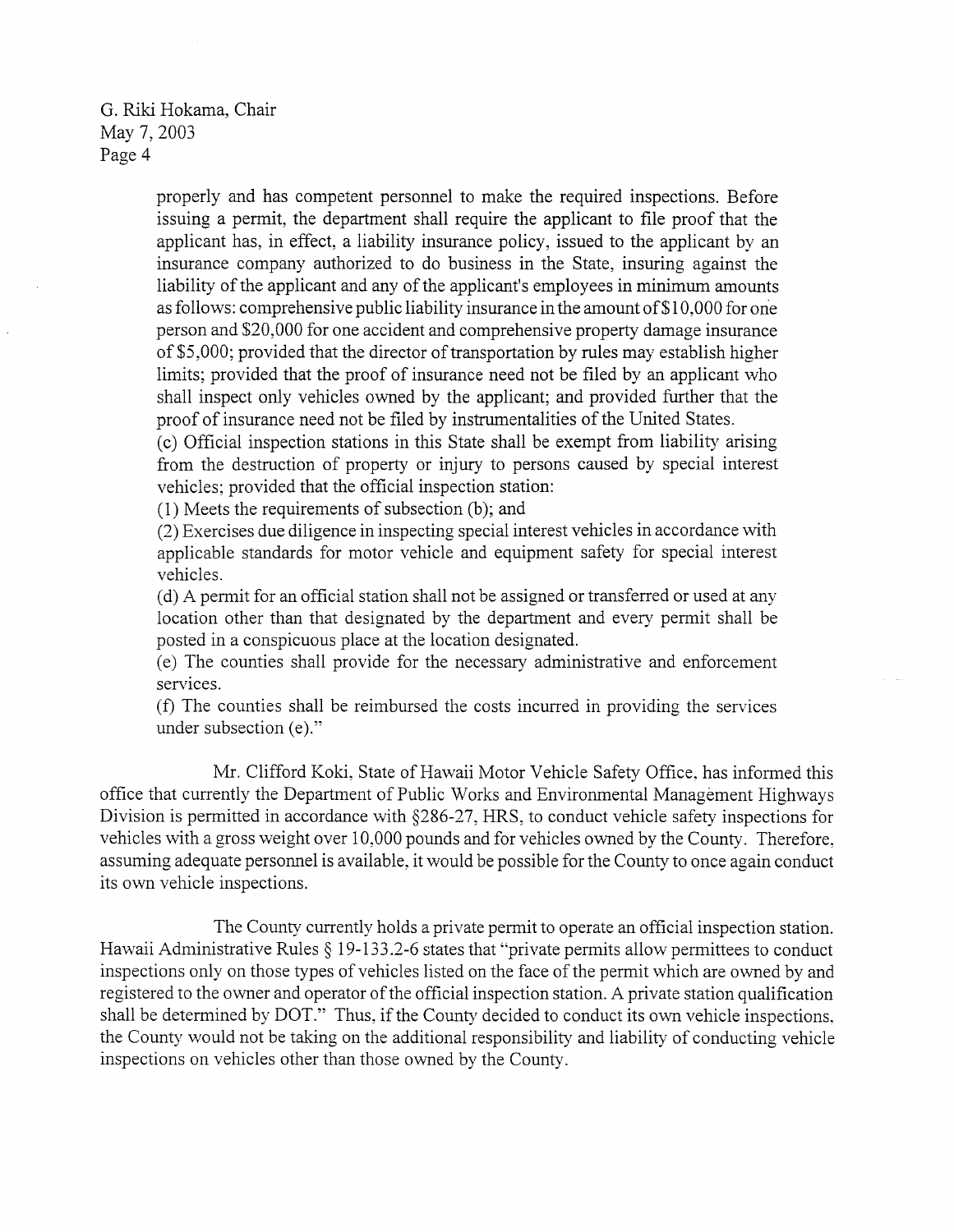As a permit holder, and to the extent, if at all, that County actually conducts its own vehicle inspections, County accepts the responsibility of conducting inspections in accordance with State regulations. The County's permit may be suspended or revoked by the State pursuant to §286- 28, HRS, if the State finds that the County is not conducting inspections properly.

"Vehicles without required equipment or in unsafe condition. No person shall drive or cause to move on any highway any motor vehicle, trailer, semitrailer. or pole trailer, or any combinations thereof, unless the equipment thereon is in good working order and adjustment as required in this part so as not to endanger the driver or other occupant or any person upon the highway." § 286-21, HRS.

It is clear from § 286-21, HRS, that the purpose for the requirement of regular vehicle inspections is to ensure that vehicles operating on highways are in a safe condition. Vehicle inspections protect both the vehicle operator as well as the public. The safety inspections provide the vehicle owner of timely notice of any problems or potential problems with the vehicle so that repairs or adjustments can be made before injury to persons or damage to property occurs.

Therefore, so long as County employees operate the official inspection station in accordance with the terms of the permit and conduct vehicle safety inspections properly, the risks associated with conducting such inspections in-house should be manageable.

> 4. Provide an explanation for the Department of Water Supplv's practice to allow Captial Improvement Projects to lapse after 12 months. which appears to be in conflict with Section 9-11 of the Charter.

Ms. Perdido informed this office that capital improvement projects ("CIP") were converted to a 12-month appropriation period by approval of the Board of Water Supply ("Board"). The reason for this change was to provide the Department with an easier means of tracking appropriations.. A 12-month CIP appropriation period means that appropriations would run concurrently with the operating budget.

As stated above, Article 9, Financial Procedures, of the Charter did not apply to the Department prior to December 5, 2002; rather, former Charter §8-11.4(4) authorized the Board to adopt an annual operating and capital budget. Accordingly, the Board had authority to limit the time in which CIP appropriations could be encumbered to a twelve-month period. However, since the Charter amendments took effect on December 5, 2002, the Board no longer has this authority and § 9-11 of the Charter now applies to the Department. Therefore, for the fiscal year 2004 Budget the Department's unencumbered CIP appropriations will lapse six months after the close of the fiscal year.